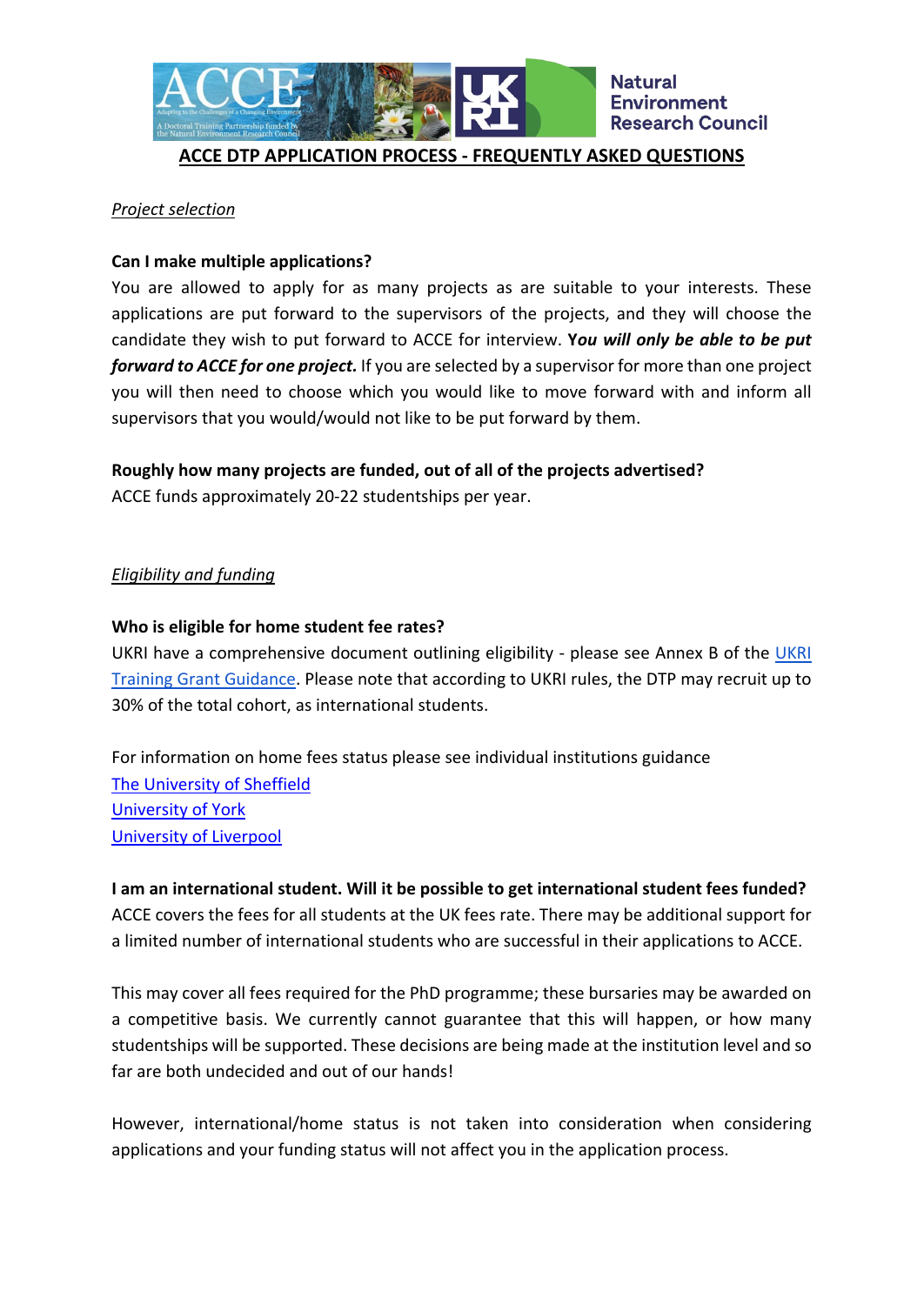

## **I have been out of academia for several years, will this affect me?**

You will not be judged for having been out of academia, whether it is for work, caring duties, illness or anything else. Like everyone else you will need a degree - however there is no time limit on when you were awarded it. We fully appreciate that experiences outside of academia can be a rich source of key skills that you would need for a PhD so be sure to think carefully about skills this experience has given you and make sure you tell us about this.

It is likely that the supervisor or interview panel might want to know what drew you back to academia, so use this time to show how passionate you are about research.

# **I'm not currently at a university so I don't have access to the library or resources - how can I stay up to date with the literature?**

The easiest thing to do is to speak with the potential supervisor for the project you are interested in and ask them to send you the key literature for background on the project. If there is a specific paper you want to read and it is not freely available on the internet you can either ask them to download it, or you can always ask the authors. It's very flattering!

## **What are my chances of getting a PhD if I have only done a BSc?**

In ACCE you will not be penalised for not having a masters qualification. However, ACCE PhDs are highly competitive and the majority of successful applicants have a masters qualification. This is because of the experience a masters degree provides rather than the certificate. However experience can equally come from many other sources, such as work, both academic and non academic.

## *Making an application*

## **How do the references work? Do I submit them or just contact details?**

Please submit contact details for your referees only. A standard email will then be sent from the relevant institution, requesting the reference prior to applicant selection/interview. It is beneficial to forewarn the referees to expect the request so they can get it in on time!

## **What referees should I choose?**

You will require two referees, one of which must be an academic reference (applications cannot be processed without one). This could be an undergraduate or masters project/dissertation supervisor or personal tutor, but could also be a module director/organizer, or someone you have worked for in an academic context from your University. If you are unable to find a person to provide an academic reference (e.g. if you completed your degree some time ago) you can ask your old department to provide a statement confirming your attendance and performance based on your records.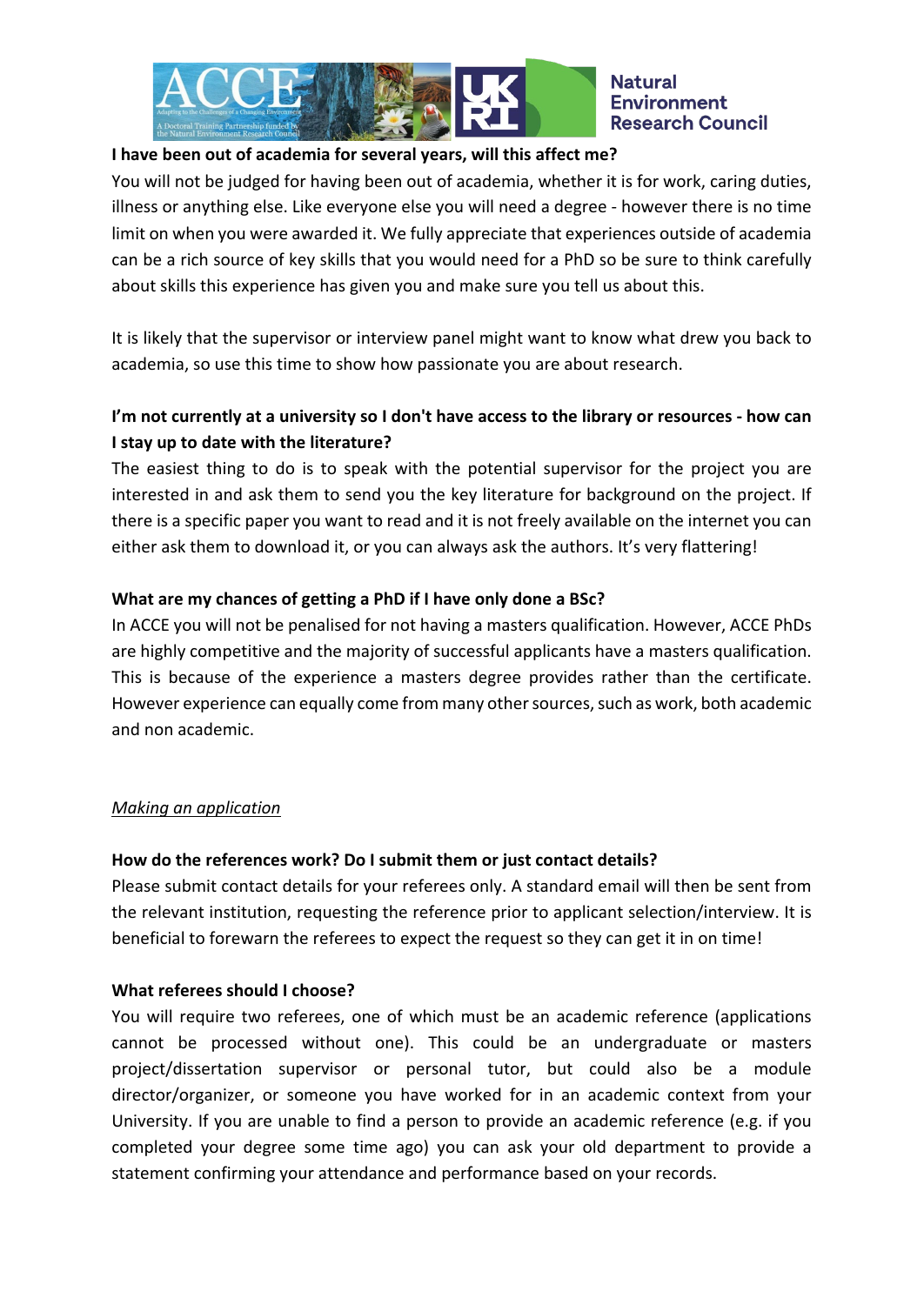

If you are applying for a position with your current (or past) supervisors it is not advisable to use them as a referee. Supervisors are also competing for funding, so there is a conflict of interest. If in doubt your chosen supervisor can provide guidance on the most suitable referee to include.

## **Do I need to provide written material as part of my application, and what do I provide?**

Our institutional application portals are general, meaning that the same portal is used for all postgraduate applications to that institution. Some of our institutions do ask for a piece of written work, however this is not required for ACCE and will not be used to assess your application. If you would like to include an example (hey, if you have something to show off, feel free to show off!!) this could be a dissertation or project report, a paper or manuscript in preparation, a blog post/news article.

## **How long should my CV be?**

Remember that the selection panels will see many applications. When assessing your CV/application, it's best to imagine a tired reader. The best CVs put the key information right in front of the reader without them having to hunt. Cut out all unnecessary words (e.g. use lists or bullet points rather than sentences) and exclude anything you don't feel is directly relevant. A regular CV should be approximately 1-2 pages depending on how much experience you have (if you have loads then do include it).

## **How should I use the proforma? Should I just answer questions or use them to write an essay?**

You can do either. Simply answering the questions will in no way adversely affect your chances. Like the CV, we will be assessing many applications so conciseness is helpful.

## **One of the attributes you look for in an applicant is creativity, could you give examples of this?**

Creativity is critical in science and we use it in many ways - when designing experiments, troubleshooting problems or communicating science to others. In the guided personal statement we ask for applicants to demonstrate their creativity in question 4 by explaining how they would improve on previous work - either their own or that of others - to show us that they can think beyond the description provided to them.

You may also wish to include aspects of your creativity outside science - many scientists are also artists and musicians - or where you have led creative projects, e.g. outreach events, when you discuss your skills or on your CV as appropriate.

## **What should I use as an example for question 4? Should it be relevant to the project?**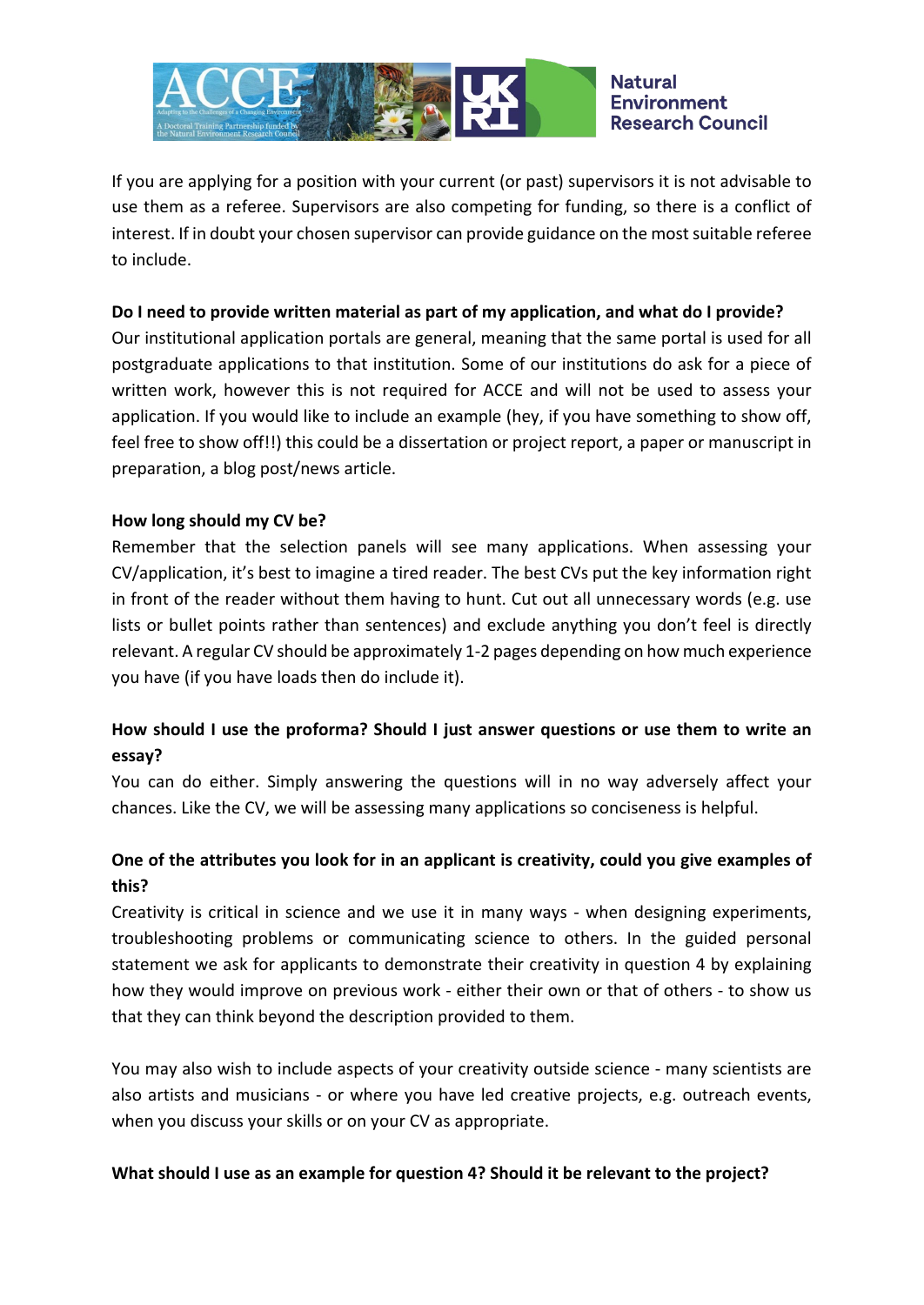

#### **Natural Environment Research Council**

In question 4 we are purely looking to see your level of knowledge and enthusiasm so there is no requirement for it to be related to your project. However, it is also going to show us what kind of science you find interesting so being *broadly* relevant to the subject is advisable. The exception to this would be if you are discussing a project you worked on which happens to be in a different field.

**What should I include for question 5 (Is there anything else you would like to tell us that can help to frame your application)? Is it a problem if I don't have anything to put down?** Question 5 is there to give us any information that could help us better understand each application. We included this particularly for applicants who have experienced structural or personal barriers in their education or work that may have limited their ability to show us their full potential.

There is no requirement to add anything here. Many ACCE applicants will not need to or may not wish to. Please only use it if you feel it would be beneficial to you.

## *Applicant selection*

# **Is it more important to have the interest/motivation/desire to study the specific programme, or outstanding experience and academic achievements?**

It's impossible to quantify these things, every student and scientist has a different set of strengths and weaknesses. That said, a passion for the project is an essential part of being a successful PhD student and would be considered a basic requirement for any supervisor selecting their student. Do remember however that there is some (but not endless) flexibility in what you actually do within the PhD project, particularly in the latter years when you become an expert in that area.

## **How much does interview performance count vs your application?**

Both interviews and applications are important. Interviews are a way of getting to know the candidate better and exploring their responses in a bit more detail. However, while you will be judged on your responses you will not be judged (consciously) on your performance. The interview panel fully understands that many applicants are nervous and some people are more affected by nerves than others. It is always advisable to practice for an interview and prepare yourself by reading up on the broader background of the project.

## *PhD life*

**Is flexible working supported?**